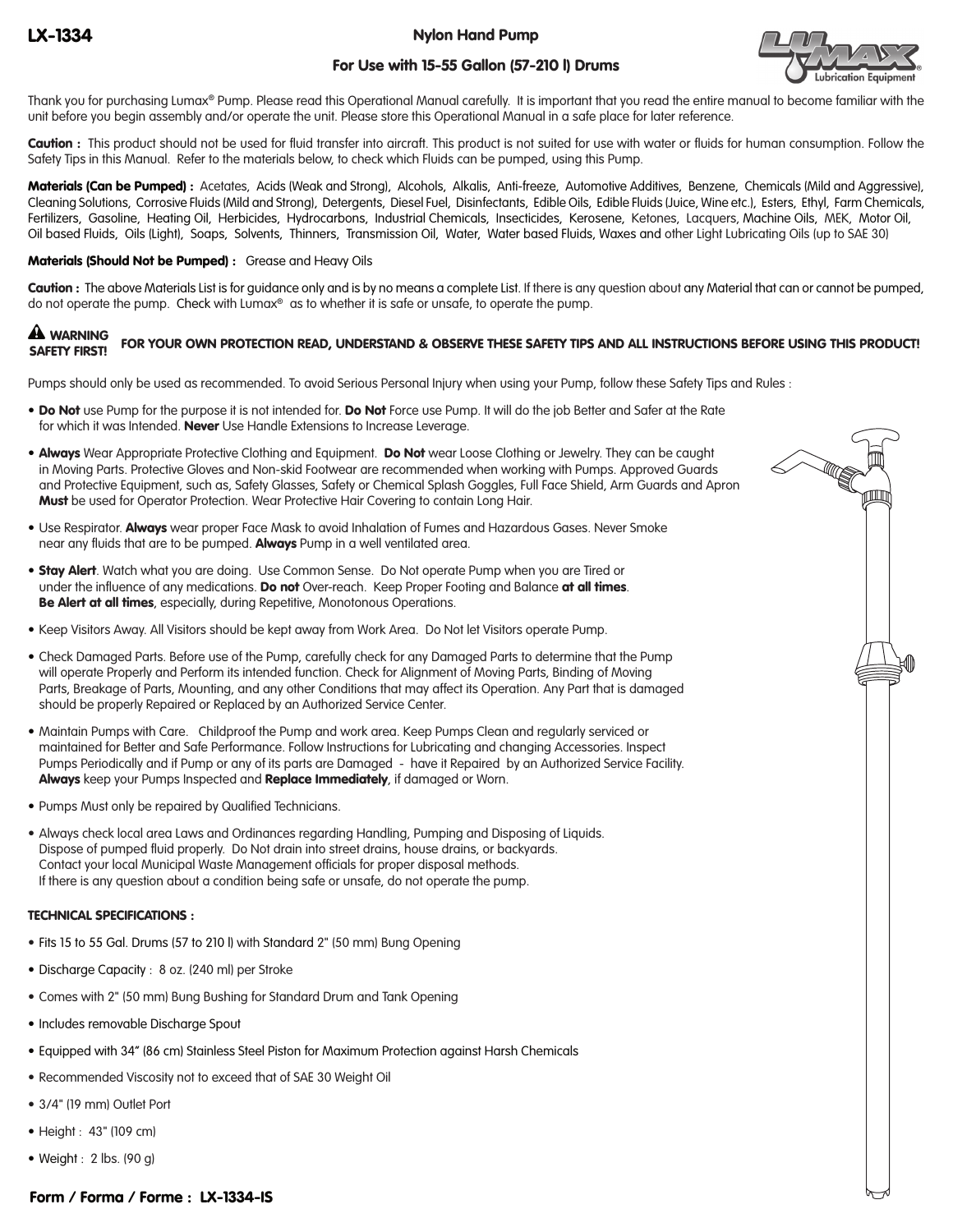### BOMBA MANUAL DE NYLON



### PARA USAR CON LOS TAMBORES DE 15-55 GALONES (57-210 L)

Gracias por comprar la Bomba Lumax®. Por favor lea cuidadosamente este manual de operaciones. Es importante que usted lea el manual completo para familiarizarse con la unidad antes que comience a ensamblar o a usar la unidad. Por favor guarde este Manual de Operaciones en un sitio seguro para referencias futuras.

Precaución : Este producto no debe usarse para transferir fluidos a los aviones. Este producto no es apropiado para usarse con agua o fluidos de consumo humano. Siga los puntos de Seguridad en este Manual. Refiera a los materiales siguientes, para verificar cuales fluidos pueden ser bombeados usando esta Bomba.

Materiales (Pueden bombearse) : Acetatos, Ácidos (Débil y Fuerte), Alcoholes, Álcalis, Anticongelante, Aditivos Automotrices, Benzina, Químicos (Suave y Agresivo), Soluciones Limpiadoras, Fluidos Corrosivos (Suaves y Fuertes), Detergentes, Combustible Diesel, Desinfectantes, Aceites Comestibles, Fluidos Comestibles (Jugo, Vino etc.), Ésteres, Etilo, Químicos Agrícolas, Fertilizantes, Gasolina, Aceite Calentador, Herbicidas, Hidrocarburos, Químicos Industriales, Insecticidas, Kerosén, Cetonas, Lacas, Aceites de Maquinas, MEK, Aceite de Motor, Fluidos a base de Aceite, Aceites (Suave), Jabones, Solventes, Thíner, Aceite de Transmisión, Agua, Fluidos a base de Agua, Ceras t cualesquiera otros aceites Lubricantes Suaves (Hasta SAE 30)

#### Materiales (No deben bombearse) : Grasa y Aceites Pesados

Precaución : La lista de materiales anteriormente mencionada es solamente como quía y no es de ninguna manera una Lista Completa. Si hubiere alguna duda acerca de cualquier material que pueda o no bombearse, no opere la bomba. Verifique con Lumax® para saber si es seguro o no seguro operar la bomba.

## ADVERTENCIA ¡SEGURIDAD PRIMERO! À ¡PARA SU PROPIA PROTECCIÓN: LEA, ENTIENDA Y SIGA ESTOS TIPS DE SEGURIDAD Y TODAS LAS INSTRUCCIONES ANTES DE UTILIZAR ESTE PRODUCTO!

Las bombas solamente deberían ser utilizadas según se recomienda. Si no es utilizada correctamente, cualquier herramienta puede fallar. Para evitar graves lesiones personales al utilizar su bomba, siga los siguientes tips y normas de seguridad:

- No utilice la Bomba para otro propósito.
- No forje la bomba. Funcionará mejor y más seguro a la velocidad para la cual fue diseñada. Nunca utilice extensiones de palanca para aumentar el brazo de la palanca.
- · Vista siempre el traje y el equipo protector apropiado. No vista ropa suelta o joyas. Éstas pueden ser atrapadas en las partes movibles. Los guantes protectores y calzado que no resbale son recomendables cuando trabaje con bombas. Protectores adecuados y equipo de protección tales como anteojos de seguridad resistentes a los impactos, anteojos protectores contra salpicaduras químicas o de seguridad, pantalla completa para la cara, zapatos de seguridad, protectores para brazos, guantes protectores y delantal deben ser utilizados para la protección del operador. Utilice una cubierta protectora para el cabello, para cubrir el cabello largo.
- · Use Respirador. Siempre use la mascara facial adecuada para evitar la inhalación de vapores y gases peligrosos. Nunca fume cerca de cualquier fluido que deba ser bombeado. Bombee siempre en un área bien ventilada.
- · Manténgase alerta. Vigile siempre lo que hace. Utilice el sentido común. No funcione la bomba cuando usted esté cansado o bajo la influencia de algún medicamento. Manténgase alerta en todo momento especialmente durante operaciones repetitivas y monótonas. Usted puede haber demostrado un producto varios cientos de veces, sin embargo, no se confíe demasiado debido a un falso sentido de seguridad. Si no se utilizan cuidadosamente y según las instrucciones, las herramientas pueden ser extremadamente implacables.
- No se estire. Mantenga el equilibrio y el balance adecuado en todo momento.
- Mantenga a los visitantes alejados. Todos los visitantes deberán mantenerse lejos del área de trabajo. No deje que los visitantes funcionen la bomba.
- · Revise las piezas dañadas. Antes de utilizar la bomba, revise cuidadosamente si hay alguna pieza dañada para determinar si la bomba funcionará correctamente y realizará su función. Revise la alineación de las piezas movibles, unión de las piezas movibles, ruptura de las piezas, montaje, y cualquier otra condición que pueda afectar su funcionamiento. Cualquier pieza que esté dañada deberá ser reparada o reemplazada adecuadamente por un Centro de Servicio autorizado.
- . Mantenga las bombas con cuidado. Mantenga las bombas limpias y hágales servicio o mantenimiento regularmente para un mejor rendimiento y mas seguro. Siga las instrucciones para lubricación y cambiar los accesorios. Inspeccione las bombas periódicamente y si la bomba o cualquiera de sus piezas están dañadas: - haga que un Representante Autorizado de Servicio lo repare. Mantenga sus bombas inspeccionadas siempre y reemplácela inmediatamente, si se daña o se desgasta.
- Almacene la herramienta cuando no este en uso. Las bombas deberían ser almacenadas en un lugar seco, en alto y/o cerrado. Mantenga la bomba y el área de trabajo fuera del alcance de los niños.
- Las bombas deben ser reparadas solamente por Técnicos Calificados.
- Revise siempre las leyes y ordenanzas locales relacionadas con el manejo, bombeo y disposición de los fluidos bombeados. Deseche los fluidos bombeados adecuadamente. No drene los fluidos en los drenajes de la calle, drenajes de la casa o patios traseros. Contacte a sus funcionarios municipales locales de desecho sobre los métodos adecuados de desecho. Si tiene alguna pregunta sobre si es seguro funcionar la bomba o no, no funcione la bomba.

### ESPECIFICACIONES TÉCNICAS :

- Se adapta a tambores de 57 a 210 l (15 a 55 Galones) con un tapón de Apertura estándar de 50 mm (2")
- Capacidad de Descarga: 240 ml. (8 oz.) por carrera
- Viene con una Boquilla de Tapón de 50 mm (2") para bomba estándar y Apertura de Tanque
- Incluye un surtidor de descarga removible
- Equipado con un pistón de acero inoxidable de 86 cm (34") para una protección máxima contra químicos severos
- La viscosidad recomendable no debe exceder aquella del Aceite de Peso SAE 30
- Puerto de enchufe de 19 mm (3/4")
- Altura : 109 cm (43")
- Peso : 90 g (2 lbs.)

#### POLÍTICA DE GARANTÍA LIMITADA SOBRE EL NUEVO EQUIPO SÍRVASE LEER CUIDADOSAMENTE LO SIGUIENTE

Lumax® garantiza que todo equipo de lubricación fabricado por Lumax® esté libre de defectos en cuanto a material y mano de obra a la fecha de la venta por parte de un distribuidor autorizado Lumax® al comprador original pa uso. Durante un (1) año, después de la fecha de compra, Lumax® reparará, o reemplazará cualquier pieza del equipo que Lumax® determine que está defectuosa. Esta garantía se aplica solamente cuando el equipo está instalado, operado y mantenido de conformidad con las recomendaciones escritas de Lumax®.

Lumax® ha suministrado el diagrama de piezas en este manual solamente como una herramienta de referencia. Lumax® no entrega ninguna representación o garantía de ningún tipo al comprador de que él o ella está calificado para realizar ninguna reparación al producto o que él o ella está calificado para reemplazar alguna pieza ale producto. De hecho, Lumax® manifiesta expresamente que todas las reparaciones y piezas de reemplazo deberían ser realizados por técnicos certificados y licenciatarios y no por el comprador. El comprador asume todos los riesgos y responsabilidades que surjan de sus reparaciones hechas al producto original o a las piezas de reemplazo d que el equipo está defectuoso. Esta bomba está diseñada para ser utilizada con productos hechos a base de petróleo no corrosivo de viscosidad ligera a media tales como aceite de motores. No deberá ser utilizada con solvent ácidos, álcalis, agua u otros fluidos corrosivos. La garantía no cubre ninguna bomba que muestra signos de óxido o alguna otra corrosión. Esta garantía no cubre, y Lumax® no será responsable del desgaste general, accidente o sustitución de piezas componentes que no sean Lumax®. Lumax® tampoco será responsable del equipo reparado o alterado por alguien que no esté autorizado por Lumax® para reparar o alterar el equipo. Lumax® tampoco será responsable por el mal funcionamiento, daño, o desgaste causado por la incompatibilidad del equipo Lumax® con accesorios, equipo o materiales que no sean suministrados por Lumax®. Esta garantía sólo se extiende al comprador original al detal y está condicionada a la devolución prepagada del equipo considerado defectuoso a un distribuidor Lumax® autorizado para la verificación del defecto reclamado. Si se verifica el defecto reclamad Lumax® reparará o hará el reemplazo sin costo alguno sobre las piezas defectuosas. El equipo será devuelto al comprador original con transporte prepagado. Si la inspección del equipo no revela ningún defecto en los materia o mano de obra, las reparaciones serán hechas a un precio razonable, cuyos cargos pueden incluir los costos de piezas, mano de obra y transporte.

Esta garantía es exclusiva, y es in lieu de cualquier otra garantía, expresa o implícita, incluyendo pero no limitada a la garantía de mercadeabilidad o garantía de aptitud para un fin específico. La única obligación de Lu único remedio del comprador en caso de alguna violación de la garantía deberá ser como se establece arriba. El comprador acuerda que ningún otro remedio estará disponible (incluyendo pero no limitado al daño, incidental o a consecuencia de las ganancias perdidas, ventas perdidas, daños a la persona o a la propiedad, o cualquier pérdida incidental o consecuencia). Lumax® no será responsable en ningún momento por los daños incidentales o consecuenciales. La responsabilidad de Lumax® por cualquier reclamo o pérdida que surja de la venta, reventa o uso del equipo de lubricación, equipo dispensador de materiales, y otro equipo relacionado no deberá en ningún momento exceder el precio de compra. Algunos estados no permiten la exclusión o límite de daños incidentales o consencuenciales, por lo que la limitación anterior puede no aplicarse a usted. Esta garantía le otorga a usted derechos legales específicos, y usted también puede tener otros derechos, que pueden variar de estado a estado. Cualquier acción por la violación de la garantía deberá ser presentada dentro de los dos (2) años a partir de de la venta. Lumax<sup>®</sup> no otorga ninguna garantía y renuncia a todas las garantías implícitas sobre la mercadeabilidad y aptitud para un fin especifico en relación con los accesorios, equipos, materiales o componentes vendi no fabricados por Lumax® (tales como motores eléctricos, interruptores, mangueras, etc.) están sujetos a la asistencia razonable para realizar cualquier reclamo por el incumplimiento de estas garantías. Lumax® no sera resp en ningún caso por los daños indirectos, incidentales, especiales o consecuenciales resultantes del suministro de parte de Lumax® del equipo bajo el presente, o el suministro, rendimiento o uso de cualquier producto u otro vendidos en el presente, sea debido a un incumplimiento del contrato, incumplimiento de la garantía, la negligencia de Lumax® o de otro modo.

Cualquier garantía implícita aplicable al equipo de lubricación, equipo dispensador de materiales, y otro equipo relacionado fabricado por Lumax®, incluyendo las garantías de mercadeabilidad y aptitud para un fin específic

© 2005 Lumax ®, Todos los derechos reservados. Lumax® y los productos descritos están registrados por Lumax® como propiedad literaria, con todos los derechos reservados. Este documento no puede ser copiado en todo o en parte sin el consentimiento expreso por escrito de Lumax®.